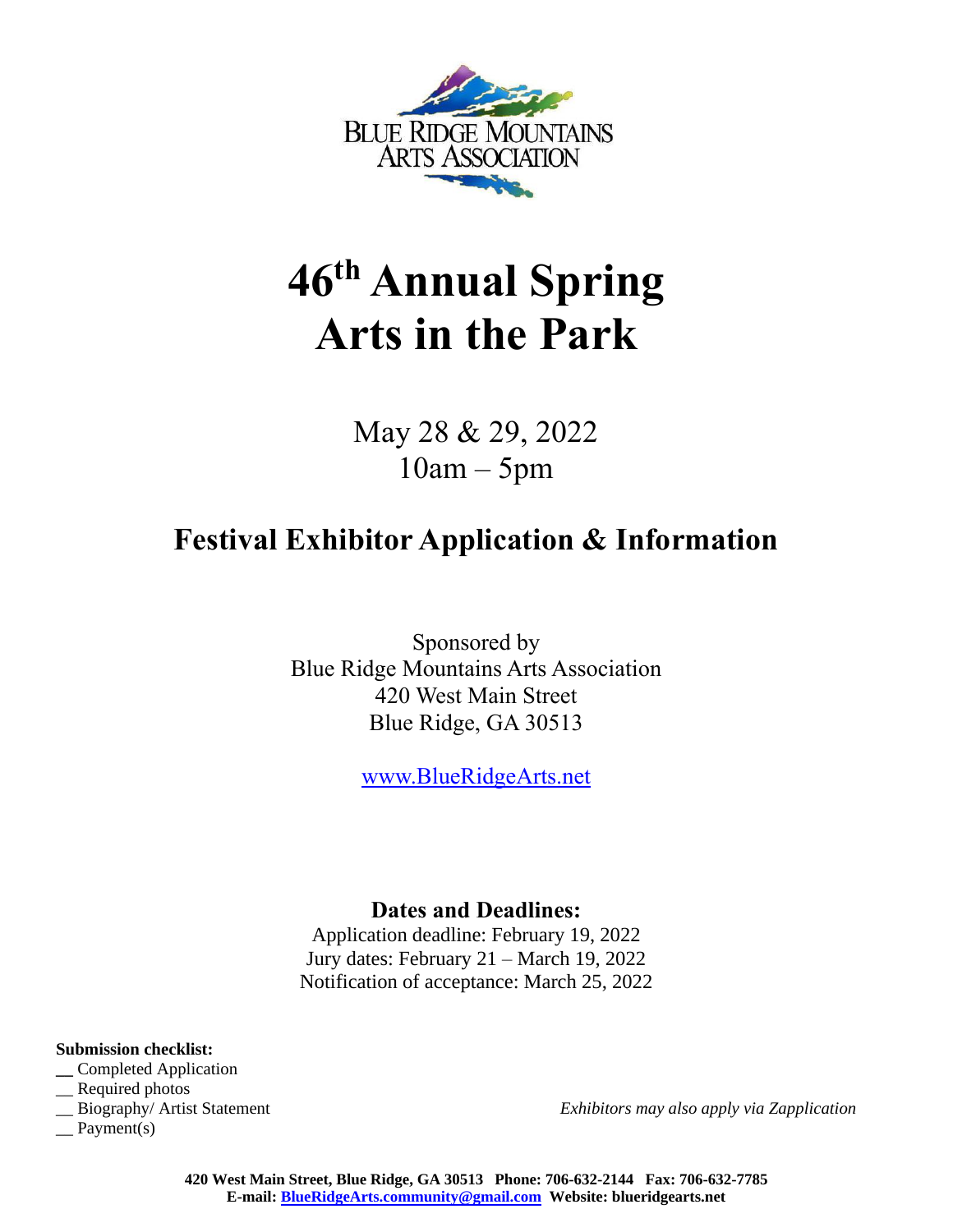

#### **46th Annual Spring Arts in the Park Festival Downtown City Park ~ Blue Ridge, GA May 28 & 29, 2022 Festival Hours ~ 10:00 am to 5:00 pm Both Days**

For 46 years, the Blue Ridge Mountains Arts Association, a non-profit arts council, has provided a unique art experience through our Arts in the Park festival series in the Downtown City Park of Blue Ridge, GA. Located at the foothills of the Appalachian Mountains, the Arts in the Park festival series draw in excess of 19,000 attendees and a wide array of artists and food vendors. Recently listed as one of the top Art Towns in Georgia by the Georgia Council of the Arts, Blue Ridge is a top art destination and features a unique artistic experience for visitors and residents alike. Artists, vendors, and visitors enjoy a wide variety of fine arts and crafts, demonstrations, food, and much more during the Arts in the Park festivals. Arts in the Park festival series supports the Blue Ridge Mountains Arts Association, a 501(c)3 non-profit arts council providing opportunities in the realm of the arts for the individual and serve as a catalyst for economic development in our community.

### **Application & Festival Fees**

Application Fee - \$30 Artist Single Booth - \$175 Food Single Booth – \$300 Non-Profit Single Booth- \$125 Artist Double Booth - \$300 Food Double Booth – \$500 Non-Profit Double Booth – \$250 Additional Badge fee - \$3 each additional badge Late Submission Fee - \$30\* Returned check fee - \$50 \*All applications submitted **after posted deadline will be subject to a \$30 late fee.**

Arts in the Park Festivals provide:

- Exhibitor Hospitality Booth on Saturday and Sunday providing snacks, coffee, and water (8:30am – 5pm)

- Friday load-in - Booth Sitters available upon request - On site security

- City vendor permits included

#### **Exhibitor Rules & Regulations**

This is a juried fine arts and handmade crafts festival. Artists may only show work in categories approved by the jury. Only products that are approved by the *Arts in the Park Festivals* Committee will be allowed. Original art must occupy no less than 50% of the artist's booth space. No "buy/sell" or commercially mass-produced items will be sold or exhibited. Reproductions must clearly be designated as such. All items sold inside exhibitors' booths must be the original work of the exhibitor – no buy/sell merchandise will be allowed. All jewelry must be made by the exhibitor – no manufactured or kit jewelry will be allowed. No commercially produced products will be allowed.

One Exhibitor per booth space; sharing of booth space is not allowed. Exhibitors cannot sublet or apportion space to anyone else. Set-up is allowed during allotted times only. While the *Arts in the Park Festivals* Committee will make every effort to accommodate specific requests, we cannot **guarantee** booth locations. Booths must be set-up within their designated 12'x12' space. Booth dimensions may vary slightly, but we will give you a reasonable space approximately 12'x12'. If your booth is located in the park, the ground may not be level so come prepared. If your booth is located in the street, bring necessary equipment for street set-up. Electricity is not available for artist's booths. Exhibitors must provide their own tents, displays, chairs, tables, set-up equipment, change, etc. Tent weights of no less than 25lbs are required for each booth setup in case of inclement weather. NO special sale(s) signage of any kind will be accepted by Exhibitors (i.e. Buy One Get One Free, 50% off).

Exhibitors must exhibit for the duration of the festival. Early breakdown will not be permitted. There is no rain date – come prepared rain or shine. Booth must always be opened and manned during festival hours. No commercial agents may operate an artist's booth. Exhibitors are responsible for booth set-up and break-down.

Booth must be set-up and ready for business by 9:00 am both days. All vehicles, trailers and debris are to be off the street and cleared from the festival area by 9:00 am. After unloading and setup, vendor vehicles and trailers must be moved to designated vendor parking area(s). Vehicles and trailers are not permitted to enter the festival grounds and area during festival hours of operation, unless otherwise approved by the *Arts in the Park Festivals* Committee. Exhibitors will not be allowed to park cars, trucks, or trailers at the curb surrounding the park during festival hours – NO EXCEPTIONS. Exhibitors must unload and move vehicles immediately to designated parking areas. If exhibitor carries additional stock, we suggest bringing a dolly or hand-cart to bring additional stock to booth as necessary.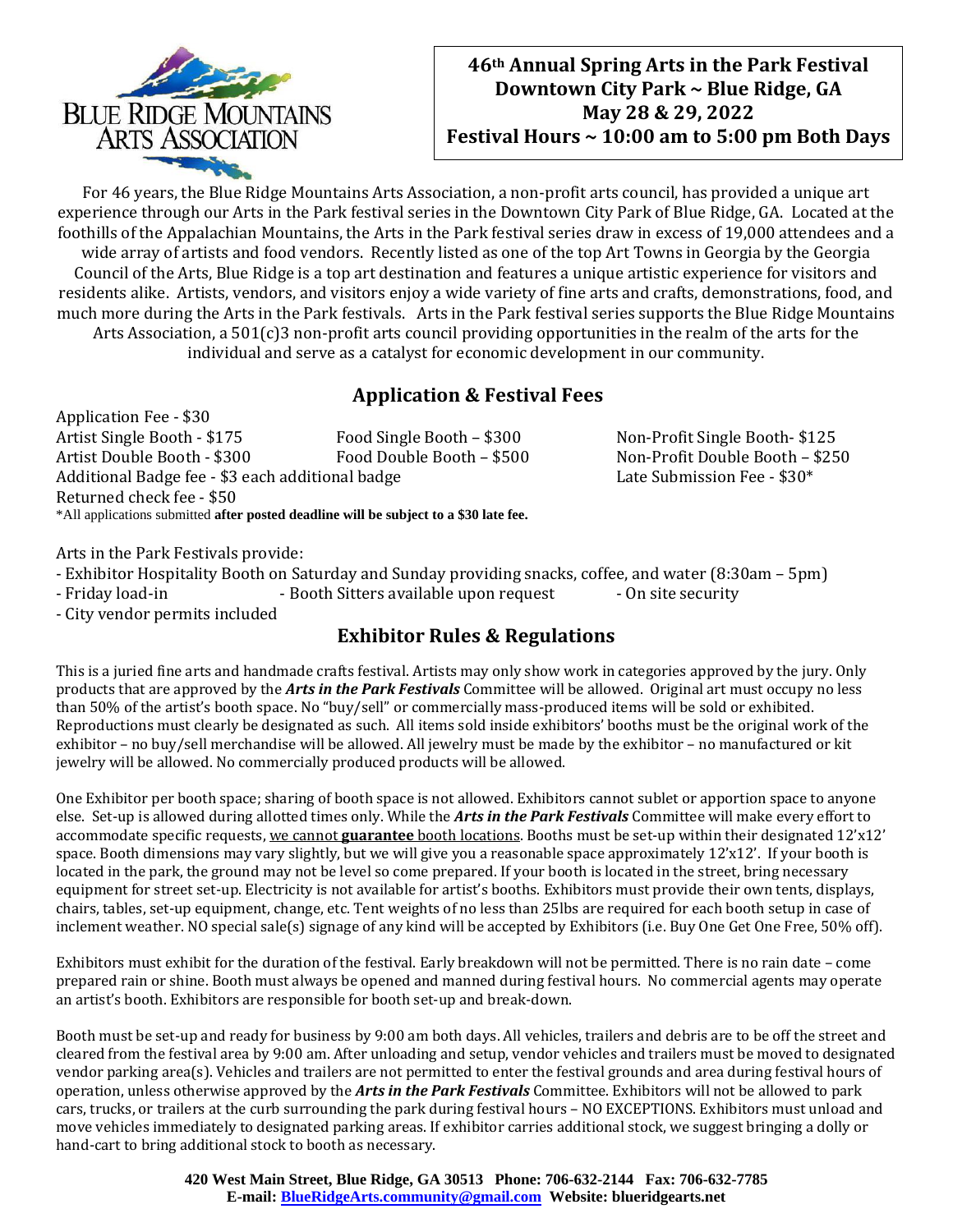Exhibitors are responsible for Georgia State Sales Tax collection and reporting (7%) and any other sales fees or other charges that may be applicable to any activity relating to this festival. Food vendors are responsible for complying with all State of Georgia health and safety regulations.

Music is restricted to pre-approved Entertainment Vendors **only**. Exhibitors of musical equipment are not allowed to demonstrate, unless specifically pre-approved in writing by *Arts in the Park Festivals* Committee. No sound amplification equipment (i.e., portable radios, stereos, CD players, etc.) allowed in exhibit area for any reason. Also, while the *Arts in the Park Festivals* are 'pet friendly', exhibitors must ensure all pets are quiet and do not disturb either attendees or other exhibitors.

Food Vendor Booth space includes electricity and water. Please specify electrical and water requirements on Food Vendor Application. Vendors must provide their own heavy duty extension cords and power strips, food grade water hoses, ice and other supplies and materials needed to operate their booth, change, etc.

Food Vendors must provide an exact and complete listing of the food items and beverages you wish to serve (and corresponding prices) on Food Vendor Application. Approved menu items and pricing must be clearly posted throughout the duration of the festival. Food Vendors must sell **all** pre-approved menu items for the **entire** show. Nothing may be offered for sale that is not listed as approved at time of acceptance. Last minute changes are not allowed, and food vendors will be asked to remove unapproved items from sale. The sale of food items is restricted to pre-approved Food Vendors **only**. No alcoholic beverages allowed!

Grease/oil must be securely contained and removed from premise at end of Festival. Food Vendors are required to use the provided dumpsters for booth trash. Vendors are responsible for cleaning up booth space. Vendors cannot leave debris, boxes, etc. at booth space. Food Vendors are required to bring a 55 gallon trash can to put next to their booth for use by the public (these will be emptied by park clean-up staff).

Non-profit groups will be considered based on the following criteria:

- The booth's theme is consistent with the Blue Ridge Mountains Arts Association's mission to enrich people's lives through the arts; or
- The organization provides free services to the community at large; and
- Accepted booths must enhance the visitors' experience during the festival.

Cancellations prior to **April 15, 2022** must be made in writing via email to [BlueRidgeArts.community@gmail.com](mailto:BlueRidgeArts.community@gmail.com) or by letter to the Blue Ridge Mountains Arts Association, 420 West Main Street, Blue Ridge, GA 30513. Cancellations **on or after April 15, 2022** must be made in writing via email or letter to the Blue Ridge Mountains Arts Association and will not receive a refund of fees submitted. No refunds will be given for no-shows.

*The Arts in the Park Festivals* Committee reserves the right to limit any category to provide diversity of arts and crafts throughout the Festival and to give exhibitors a reasonable chance for successful sales. *Arts in the Park Festivals* Committee will make every effort to vary the type of craft by location.

*Arts in the Park Festivals* Committee reserves the right to ask any exhibitor to remove any work deemed not acceptable by the *Arts in the Park Festivals* Committee. *Arts in the Park Festivals* Committee reserves the right to remove from our mailing list exhibitors who display, or have displayed in the past, unprofessional behavior.

*Arts in the Park Festivals* Committee reserves the right to remove any exhibitor from the *Arts in the Park Festivals* who does not adhere to all Rules & Regulations set forth by the Blue Ridge Mountains Arts Association and the *Arts in the Park Festivals* Committee.

Blue Ridge Mountains Arts Association, the City of Blue Ridge and any and all persons, property owners, suppliers, volunteers and entities associated with the *Arts in the Park Festivals* are not liable for any damages, injury or loss to any person or goods from any cause whatsoever. All exhibitors, their heirs, administrators, and executors do hereby waive and release all of the above named from any and all claims or damages of whatever arising out of the exhibitors' participation in the *Arts in the Park Festivals.* Exhibitors should obtain, at their own expense, insurance against loss, damage, or injury they may require. Non-compliance with the rules and regulations set forth may affect obtaining booth space in future *Arts in the Park Festivals*.

#### **We look forward to seeing you at our A***rts in the Park Festival***!**

**Thank you for your participation and support of the Blue Ridge Mountains Arts Association and our 46-year tradition of providing Arts in the Park festivals.**

> **420 West Main Street, Blue Ridge, GA 30513 Phone: 706-632-2144 Fax: 706-632-7785 E-mail: [BlueRidgeArts.community@gmail.com](mailto:BlueRidgeArts.community@gmail.com) Website: blueridgearts.net**